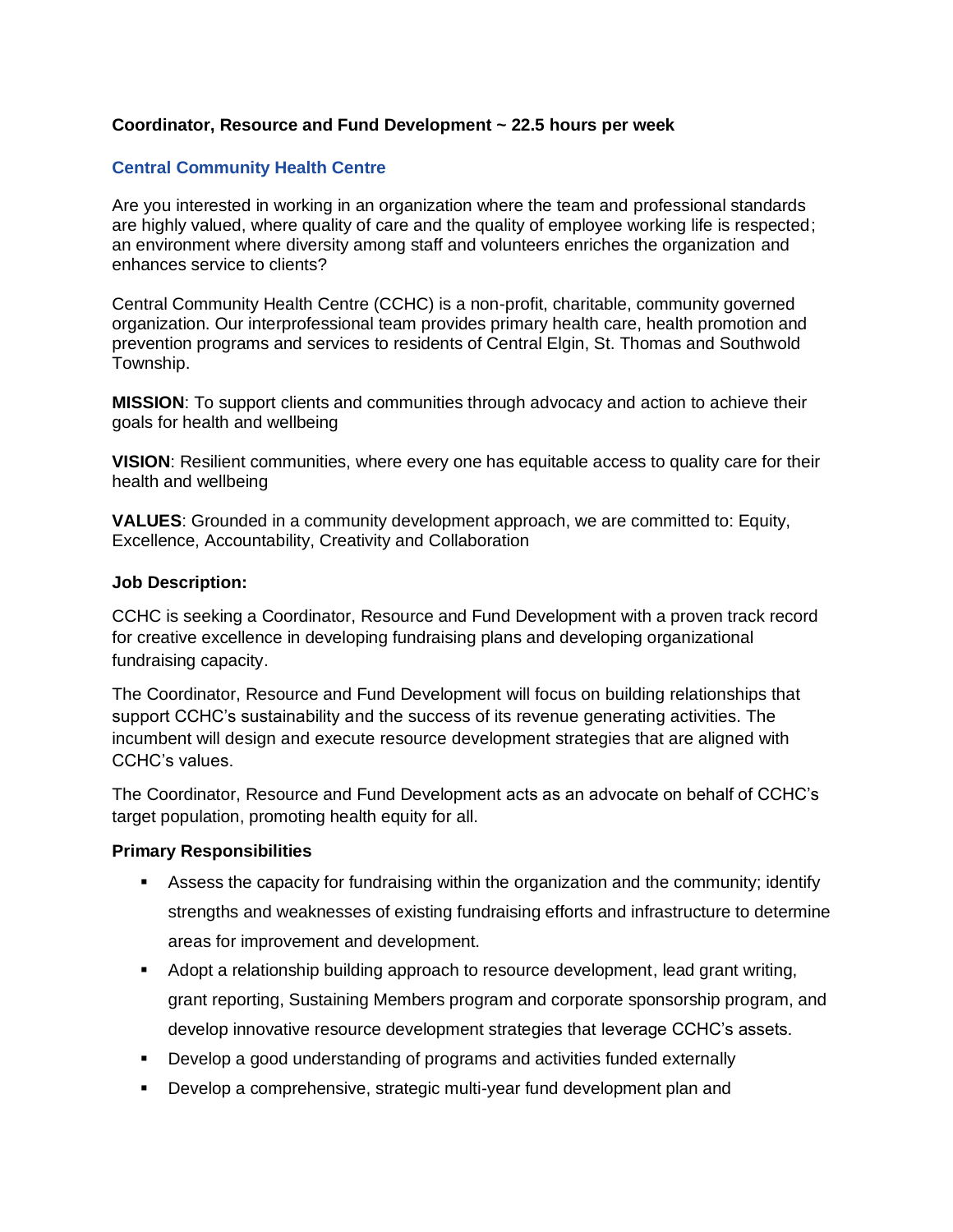implementation strategy to increase CCHC's fundraising efforts from (a) individuals (Sustaining Members), (b) corporations, (c) special events, and that could be developed into a capital campaign and other initiatives.

- Provide training workshops and guidance to the Board of Directors, staff and volunteers geared to increase their knowledge, involvement, capacity, comfort and enthusiasm to implement the fundraising and resource development plan.
- **Conduct research on prospective corporate, foundation and individual donors.**
- Match donors' funding priorities with the work of the organization and its funding needs.
- **•** Develop a list of viable funding prospects for the review of management team.
- **EXECO AND ASSIST THE ASSIST LACK CONCOCO ANDER** Assist the CEO and/or their designate in writing concept ideas, project proposals and grant reports in a fast-paced and deadline-oriented working environment.
- **E** Ensure donor communications related to contractual, budget or grant administrative issues are handled in an efficient, professional, timely manner, directing inquiries to the most appropriate person for response.
- Lead innovative approaches to collect reliable and timely data and conduct rigorous analysis.
- **■** Maintain appropriate records of and/or files on prospect and donor activities.
- Lead the development and implementation of a donor relationship program, including a recognition and retention framework.
- **Process donations and prepare acknowledgement letters, receipts and other** correspondence
- **Prepare materials for distribution and handle copying, filing, mailing, and e-mailing.**
- Coordinate mailings such as appeal letters, invitations and holiday cards.
- Maintain calendars of grant progress, due dates and reports.
- **■** Maintain confidentiality per CCHC's privacy policies and Human Resource manual.
- Work with the Director, Operations and Finance to develop and establish performance management systems and a plan that will measure the relationship between revenue production and the direct and indirect costs of fundraising that will inform the organization as to the cost effectiveness, efficiencies and impact of fundraising activities.
- Work with the management team, through the CEO, with the Board of Directors to develop policies and procedures for the organization that reflect best practices in the industry.
- **Ensure all duties are performed in a safe manner; reporting any items and/or issues that** need attention to supervisor and/or to the Joint Health & Safety Committee.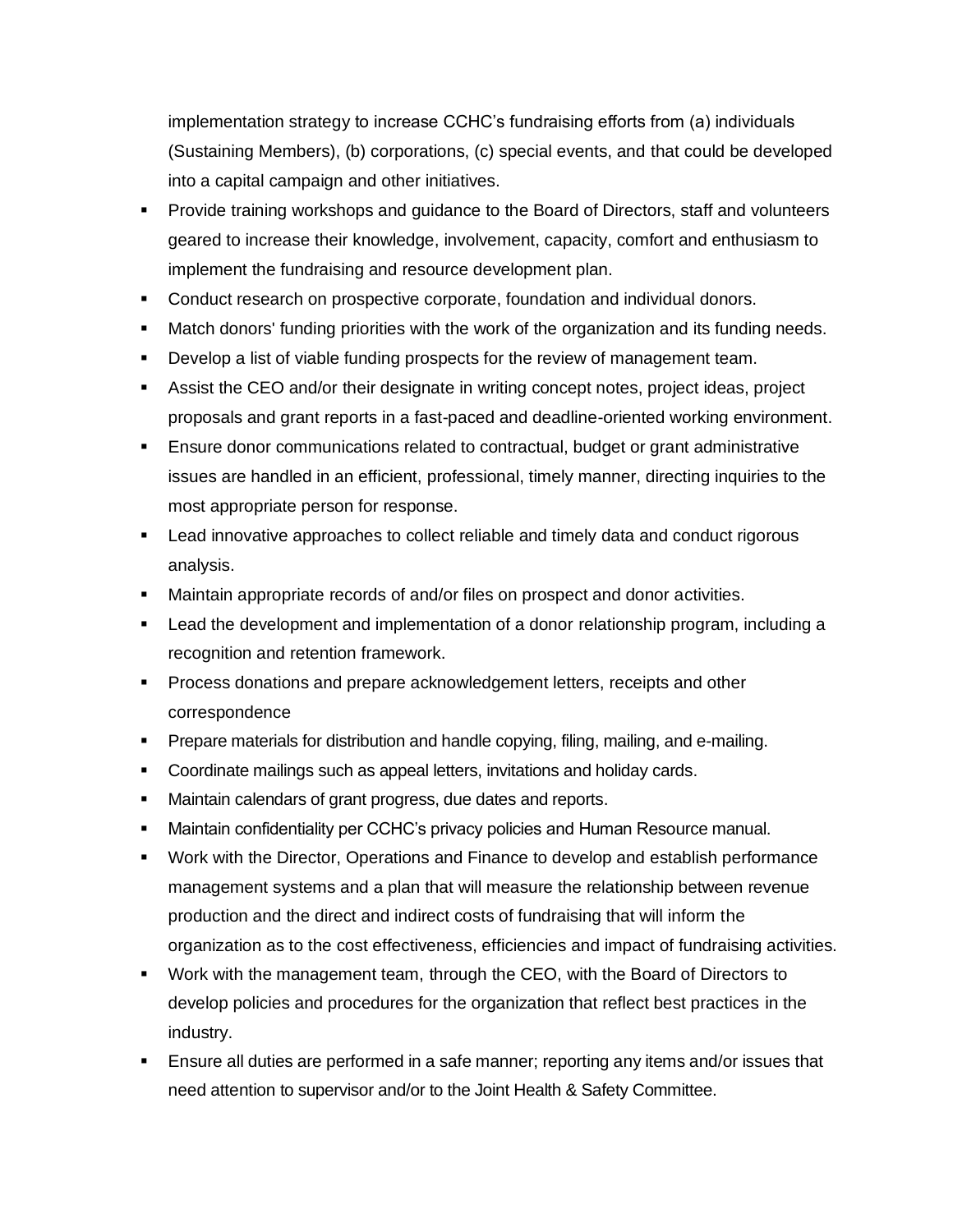- Participate in committee work as assigned by the CEO or their designate.
- Other duties as may be assigned by the CEO or their designate.

# **Qualifications:**

- University or College degree in Marketing, Communications, Design, Business Management, Social Entrepreneurship or a combination of education and fundraising experience
- Certified Fund Raising Executive (CFRE) or similar designation preferred
- Experience designing and implementing a fundraising campaign; experience with developing and implementing a capital campaign is an asset
- Prior success in identifying grant opportunities and obtaining funding
- **•** Demonstrated ability to establish good working relationships with governing bodies, the business community, various user groups and the community at large
- **EXTEND Strong communication and analytical skills**
- Ability to work within both fixed and flexible deadlines
- Experience in social media marketing, digital communications and community initiatives
- Excellent command of contemporary technologies such as InDesign, Photoshop, Illustrator an asset, as well as the ability to streamline design variables in order to maximize output
- Experience as an agent for change
- **Experience managing volunteers**
- Working knowledge of donor management software, Microsoft Office, social media
- Proficiency in the use of computers and various software applications and office equipment
- **Experience with reporting software required by LHIN and MOHLTC is an asset**
- Able to work in a fast-paced environment, to maintain a professional attitude at all times, to respond in a positive way to demanding issues, and to project a welcoming and friendly, yet professional personality
- A second language is an asset
- **Experience working with clients who have experienced trauma is an asset**

**Work Location:** Elgin County including the City of St. Thomas, with the ability to work remotely due to COVID-19 restrictions

**Compensation:** Salary Range: \$72,462 to \$74,148; Benefit Package: Health & Dental,